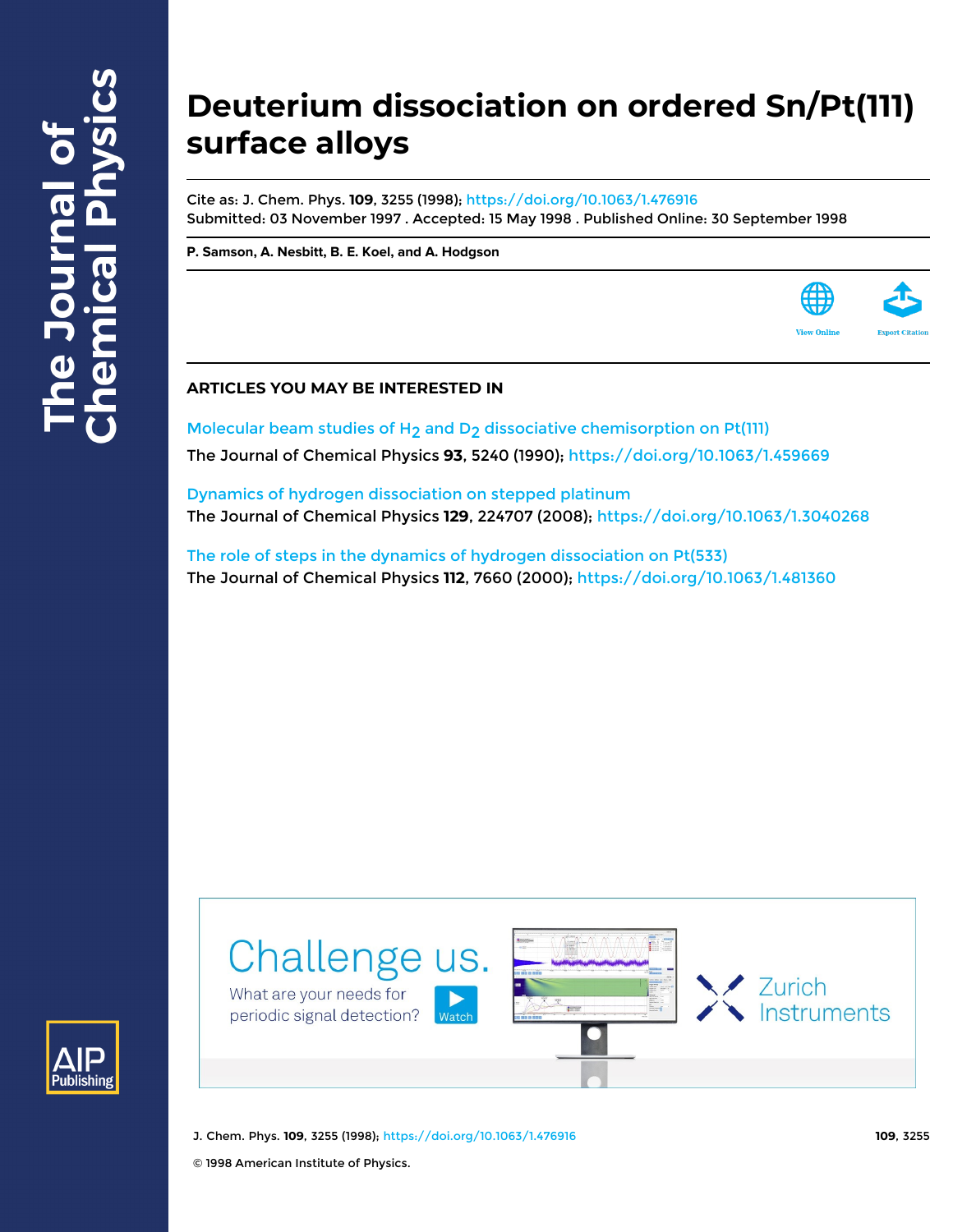# **Deuterium dissociation on ordered Sn/Pt**"**111**… **surface alloys**

P. Samson and A. Nesbitt

*Surface Science Research Centre, Liverpool University, Liverpool L69 3BX, United Kingdom*

B. E. Koel

*Department of Chemistry, University of Southern California, Los Angeles, California 90089-0482*

A. Hodgson<sup>a)</sup>

*Surface Science Research Centre, Liverpool University, Liverpool L69 3BX, United Kingdom*

(Received 3 November 1997; accepted 15 May 1998)

We have explored the effect of alloying an unreactive metal, Sn, on the dynamics of  $D_2$  dissociative chemisorption at Pt<sup> $(111)$ </sup>. By comparing D<sub>2</sub> sticking and recombinative desorption on Pt $(111)$  with that on the ordered  $p(2\times2)$  Sn/Pt(111) and  $(\sqrt{3}\times\sqrt{3})R30^\circ$  Sn/Pt(111) surface alloys, we examine the influence of the local surface composition on reactivity. The energy dependence of  $D<sub>2</sub>$  sticking  $S(E)$  has been measured for all three surfaces using a hyperthermal beam. We find that the activation barrier for dissociative chemisorption is low on the  $p(2\times2)$  alloy, but the sticking probability is reduced, compared to  $Pt(111)$ , by an increase in the steric constraint on the dissociation site. Sticking on the  $(\sqrt{3} \times \sqrt{3})$ *R*30° alloy is inefficient at thermal energies with a threshold of  $\sim$ 280 meV, below which the sticking probability falls exponentially. The increase in the barrier to  $D_2$  dissociation occurs as the stable, high coordination  $Pt_3-D$  binding sites are lost by formation of the  $(\sqrt{3} \times \sqrt{3})$ *R*30° alloy. Despite the large activation barrier, sticking is dominated by the vibrational ground state with the barrier occurring in the entrance channel, before the  $D<sub>2</sub>$  bond has stretched. Departures from a normal energy scaling indicate that the dissociation site is localized in the unit cell and we suggest favorable dissociation sites on the alloy surfaces. Estimates for the heats of adsorption, obtained by comparing activation energies to adsorption and desorption, indicate an abrupt decrease in the D binding energy as the  $Pt<sub>3</sub>$  sites are lost. We show that sticking and desorption parameters are consistent with an increasing steric constraint for adsorption/ desorption on the alloy surfaces as the Sn content is increased and an increase in the barrier to dissociation as the stable Pt<sub>3</sub> sites are lost by alloying.  $\odot$  1998 American Institute of Physics.  $[$ S0021-9606(98)02031-5 $]$ 

#### **I. INTRODUCTION**

Alloying metals provides a simple way to modify the reactivity of surfaces, allowing the kinetic and thermodynamic properties of an adsorbate to be modified to optimize the chemistry of a catalytic system.<sup>1</sup> While such materials are often complex, multicomponent systems, ordered bimetallic surface alloys offer an opportunity for detailed experiments to determine the influence of alloying on the dynamics of simple surface reactions. Sn forms a series of ordered surface alloys on  $Pt(111)$ , whose structure depends on the initial Sn coverage. The first alloy, with a fractional Sn coverage of  $\Theta_{\text{Sn}}=0.25$  monolayer (ML), has a  $p(2\times2)$  low energy electron diffraction (LEED) pattern and a structure corresponding to the  $(111)$  plane of Pt<sub>3</sub>Sn. The second surface alloy (hereafter the  $\sqrt{3}$  alloy) has a composition Pt<sub>2</sub>Sn, with a Sn coverage of  $\Theta_{\text{Sn}}=0.33$  ML and a  $(\sqrt{3}\times\sqrt{3})R30^\circ$ LEED pattern. At intermediate Sn coverages a mixed *p*(2  $\times$ 2) and  $(\sqrt{3}\times\sqrt{3})R30^\circ$  LEED pattern is observed corresponding to domains of each alloy. These structures  $(Fig. 1)$ are true surface alloys, comprised of a single layer of alloy with the Sn adatoms buckled out of the surface by  $\sim 0.22$   $\AA$ ,<sup>2,3</sup> the structures having recently been confirmed by LEED  $I-V$  calculations<sup>4</sup> and x-ray forward scattering measurements.<sup>5</sup> Such two-dimensional surface arrays, composed of an inert metal, Sn, alloyed into a reactive  $Pt(111)$  surface, may be expected to display a strong surface site dependence for dissociative chemisorption as well as electronic modification of the Pt reactivity.

LDA calculations by Hammer *et al.*<sup>6,7</sup> have shown that the barrier to  $H_2$  dissociation across the transition metal series can be correlated to filling of the antibonding  $(H_2] \sigma_{\varphi}$  $(d - d)^*$  orbital, the barrier increasing as the *d* band falls in energy and the antibonding level fills. Dissociation of  $H_2/D_2$ on transition metals<sup>8</sup> such as  $Ni<sup>9</sup> Pt<sup>10</sup>$  and Fe<sup>11,12</sup> is facile but becomes increasingly activated for metals such as  $Cu<sup>13</sup>$ and  $Ag<sup>14</sup>$  where the *d* band lies well below the Fermi level. For  $Pt(111)$  and  $Fe(110)$  sticking occurs at thermal energies and a steady increase in sticking probability with translational energy is observed, reflecting dissociation over a distribution of barriers corresponding to different collision geometries, molecular orientations, and sites in the surface unit cell. Noble metals on the other hand have filled *d*-bands and are characterized by large activation barriers to  $H_2/D_2$ dissociation, $8$  while sticking shows a threshold behavior, becoming efficient over a relatively narrow range of

a)FAX: 0151 708 0662; electronic mail: andrewh@ssci.liv.ac.uk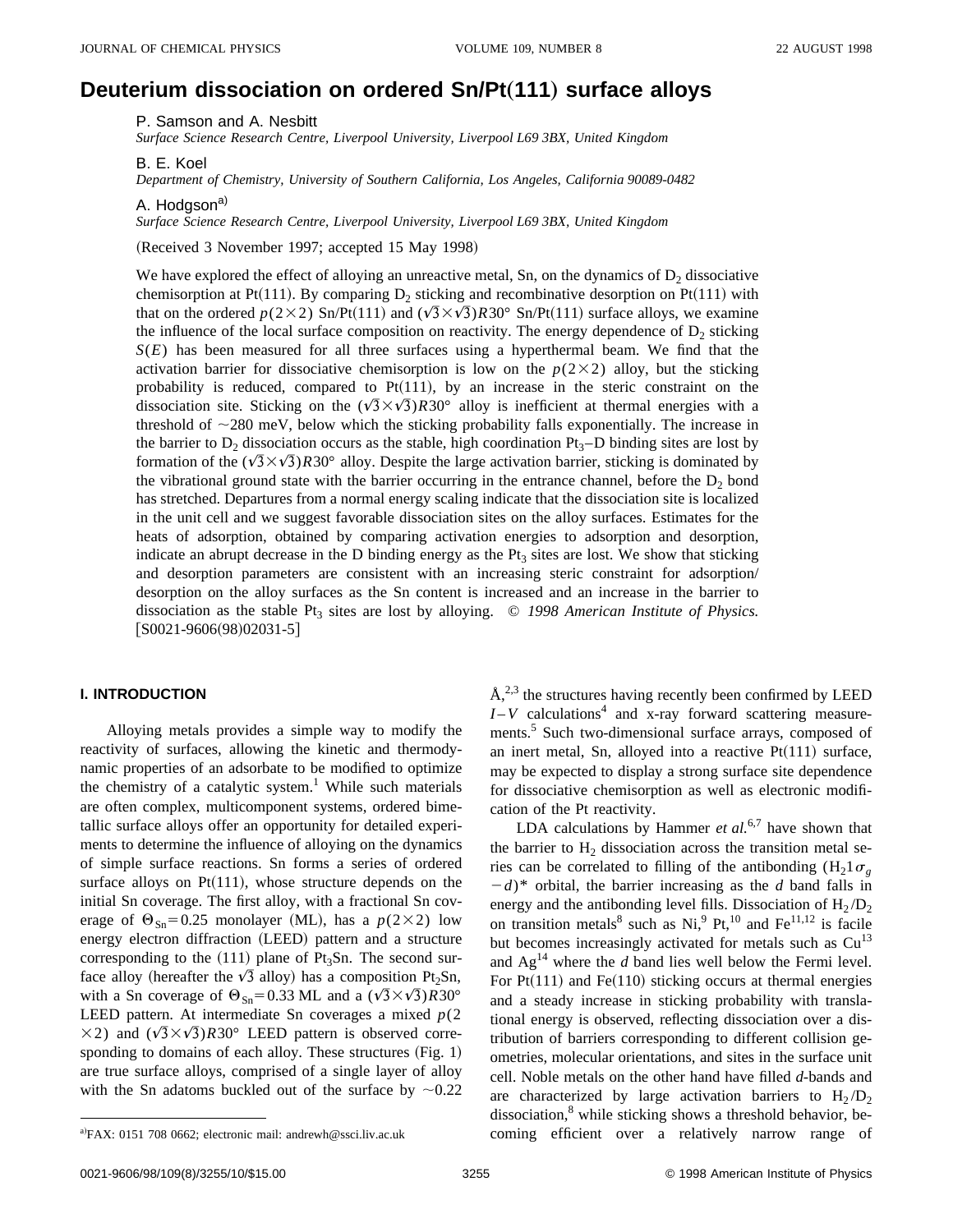





FIG. 1. Structure of the Sn/Pt(111) surface alloys.<sup>3</sup> The Sn (dark circles) is confined to the surface layer and induces a slight buckling of the top layer to accommodate the larger Sn atoms.

energy.13,14 Similarly, Al surfaces have no *d* electron density of states at the Fermi level and have an extremely high barrier to H2 dissociation.15 Substitution of a metal with no *d*band holes into a transition metal surface may alter the reactivity of the surface towards  $H_2$  dissociation by modifying the local surface electronic structure as well as by blocking adsorption sites. The NiAl alloy, for example, has a full *d* band lying  $1.8$  eV below the Fermi level and  $H<sub>2</sub>$  dissociation on the NiAl $(110)$  surface remains activated.<sup>7,16</sup> LDA potentials for dissociation of H<sub>2</sub> on the Cu(111), Cu<sub>3</sub>Pt(111), and  $Pt(111)$  surfaces show that the local electronic structure on both the Cu and the Pt is perturbed by alloying, with the barrier increasing on the Cu sites and adsorption becoming less favorable on the Pt sites compared to  $Pt(111).<sup>6</sup>$ 

Verbeek and Sachtler<sup>17</sup> investigated chemisorption on Pt<sub>3</sub>Sn, PtSn, and PtSn<sub>2</sub> powders and found that adsorption of  $D_2$  was strongly inhibited by alloying Pt with Sn. Koel and co-workers have shown that formation of the Sn/Pt surface alloys strongly modifies the selectivity and activity of Pt $(111)$  for dehydrogenation,<sup>18</sup> the different surface alloys showing quite specific chemistry, presumably related to the changing stability of both the hydrocarbon and hydrogen species on the surface. Here we investigate how alloying Sn into the  $Pt(111)$  surface changes the reactivity of the surface to  $D_2$ . The formation of two different ordered surface alloys allows us to examine the effect of the local surface structure on the activation barrier and steric requirements for dissociation. We have measured sticking probabilities  $S(E)$  on the Pt(111),  $p(2\times2)$ , and  $\sqrt{3}$  alloy surfaces and report activation energies and preexponential factors for  $D_2$  recombinative desorption, obtained from thermal desorption measurements. The adsorption and desorption processes are related by detailed balance and the results are consistent with an adsorption/desorption site which becomes increasingly constrained as the Sn content of the surface increases. The binding energy of D on the surface decreases for the  $\sqrt{3}$  alloy as the stable  $Pt_3$  binding sites are lost and dissociation becomes activated with a sterically constrained transition state.

#### **II. EXPERIMENT**

Experiments were carried out in an UHV chamber with a base pressure of  $\leq 5 \times 10^{-11}$  Torr, equipped with a three stage, differentially pumped molecular-beam source, surface cleaning, and characterization facilities. $11$  The Sn deposition source was a resistively heated crucible made from Ta foil, operated at  $\sim$ 1100 K. The Pt(111) sample was cleaned *in situ* by repeated cycles of argon ion bombardment (500 eV, ~6  $\mu$ A cm<sup>-2</sup>) at 1000 K, heating to 670 K in oxygen (<5  $\times 10^{-7}$  Torr), and annealing at 1273 K until it showed a sharp LEED pattern and reproduced  $D_2$  TPD spectra consistent with those in the literature. The  $Sn/Pt(111)$  surface alloys were prepared by vapor deposition of Sn onto the clean Pt $(111)$  surface and annealing the sample to 1000 K. Depending upon the initial Sn coverage, the annealed surface exhibited a  $p(2\times2)$ , a  $(\sqrt{3}\times\sqrt{3})R30^{\circ}$ , or a mixed LEED pattern, as described previously.<sup>2</sup> The  $D_2$  molecular beam was produced by supersonic expansion using a Mo nozzle source operating at temperatures up to 2100 K and a backing pressure of 5 bar  $D_2$ . Translational energy distributions of  $D_2$ were measured by time-of-flight using resonance-enhanced multiphoton ionization, mean translational energies for pure  $D_2$  beams being related to the nozzle temperature  $T_n$  by the expression  $E = (5.5/2)kT_n$  for the expansion conditions used here.<sup>14</sup> Translational energies above 500 meV were attained by seeding the  $D_2$  molecular beam with  $H_2$ .

 $D_2$  sticking on the clean Pt(111) surface, the *p*(2×2) and the  $\sqrt{3}$  surface alloys were measured at a surface temperature of 150 K. Temperature programmed desorption (TPD) measurements were made by monitoring the recombinative desorption of  $D_2$  from the front surface of the sample into a shrouded quadrupole mass spectrometer (QMS) whose entrance aperture was placed 3 mm from the spot where the molecular beam hit the sample. This was necessary to discriminate effectively against gas adsorbed on the sides and rear of the reactive  $Pt(111)$  crystal when measuring sticking on the unreactive alloy surfaces. During measurements of relative sticking probabilities, a D atom coverage of  $\leq$ 3% was accumulated on the surface, while the relative  $D_2$  exposure was determined using a second QMS in the main chamber to measure the flux in the molecular beam. The coverage of D atoms was then determined from the area of the thermal desorption peak for  $D_2$ . Absolute sticking probabilities were obtained from TPD/exposure measurements by using the direct reflection technique at high energy to calibrate measurements on the alloy surfaces.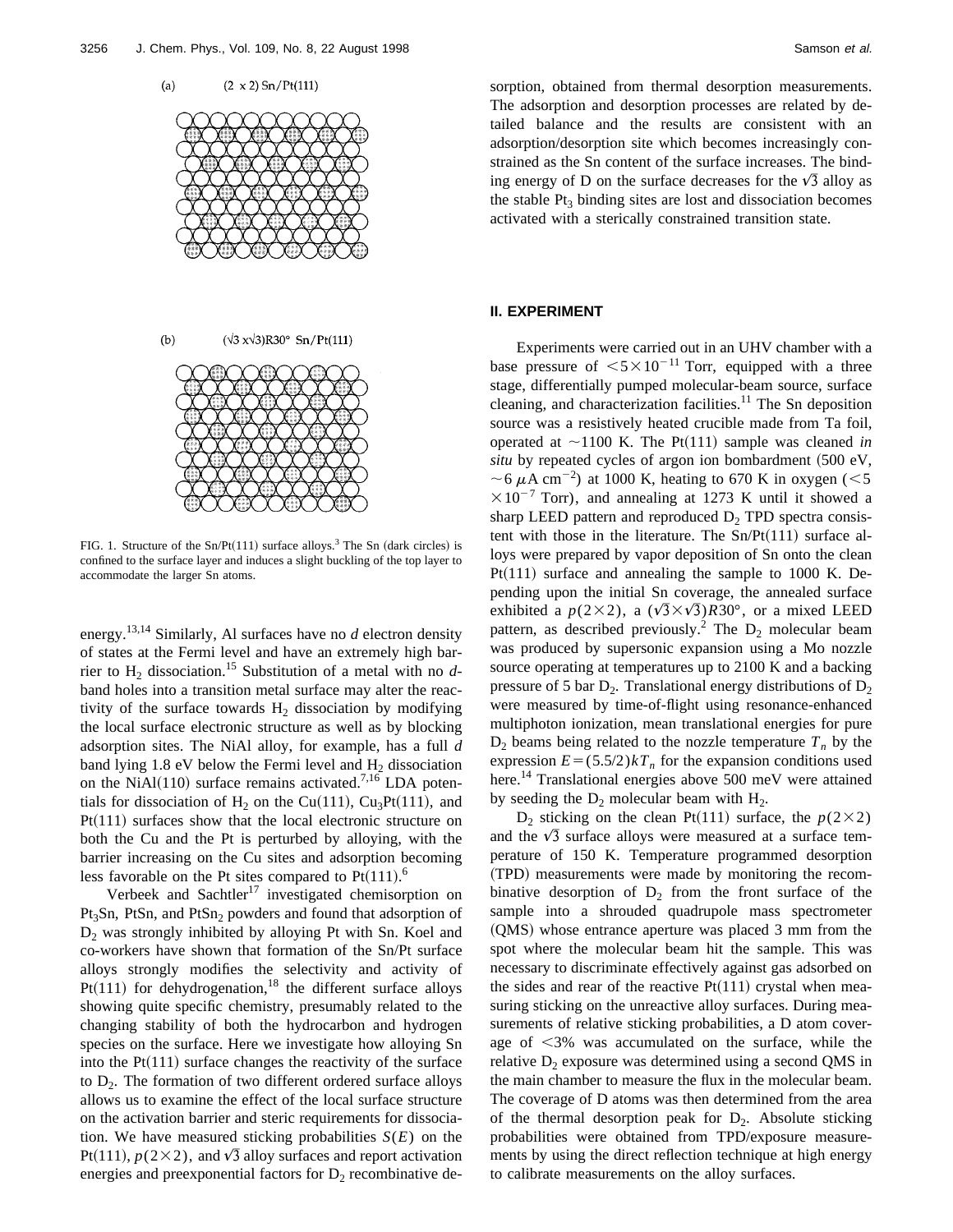### **III. RESULTS AND DISCUSSION**

The results will be discussed under four headings. In Sec. III A, we describe the results of thermal desorption measurements from which we obtain activation energies and preexponential factors for recombinative desorption (Sec. III B). Measurements of the translational energy dependence of  $D_2$ dissociative chemisorption are reported in Sec. III C, and we discuss the energy scaling for the  $\sqrt{3}$  alloy surface and a simple model for the energy dependence  $S(E)$ . In Sec. III D we calculate effective activation energies for sticking which allow us to estimate the overall energetics of  $D_2$  adsorption on the three different surfaces.

#### **A. Desorption measurements**

Thermal desorption spectra from the bare  $Pt(111)$ sample and the two  $Sn/Pt(111)$  alloys were measured following exposure of the surfaces to a beam of pure  $D_2$  at a surface temperature  $T_s = 150$  K. A range of D atom coverages was achieved by varying both the exposure and the incident beam energy. TPD spectra as a function of D atom coverage are shown in Figs. 2(a)–2(c) for desorption from Pt(111),  $p(2)$  $\times$ 2), and  $\sqrt{3}$  alloy surfaces, respectively, and are similar to those reported previously.<sup>19–22</sup> The D atom coverages on the  $Pt(111)$  surface have been determined from the relative areas of the  $D_2$  desorption peaks, assuming a saturation coverage of  $\Theta_D$ =0.8 ML.<sup>19,22</sup> The coverages on the alloy surfaces were normalized to the same desorption integral and showed a saturation coverage of 0.68 and 0.67 ML for the  $p(2\times2)$ and  $\sqrt{3}$  surfaces, respectively, taken at a nozzle temperature of 1275 K. This is larger than the 0.5 ML reported for these surfaces using atom dosing, $^{21}$  probably reflecting the influence of the Eley–Rideal reaction channel.

The peak desorption temperature decreases with increasing D atom coverage for all three surfaces and desorption is approximately second order. Desorption from  $Pt(111)$  occurs with a peak temperature of 350 K at low coverage, decreasing to 285 K and then broadening, with the peak shifting to 260 K as the coverage is increased towards saturation. For desorption from the  $p(2\times2)$  alloy the desorption peak temperature is slightly higher, 375 K at low coverage, and decreases to 340 K as the coverage is increased. The desorption peak from the saturated surface has a broad low-temperature tail extending to 175 K. The peak desorption temperature for the  $\sqrt{3}$  alloy is markedly lower than the others, 300 K at low coverage, decreasing to 275 K as the coverage is increased. For saturation coverage, two distinct desorption peaks are observed at 275 and 225 K. We found the  $D_2$  desorption curves to be sensitive to the completion of the surface alloy layers, particularly for the  $p(2\times2)$ Sn/Pt(111) structure. Incomplete formation of the  $p(2\times2)$  alloy surface results in areas of clean Pt $(111)$  dominating sticking of  $D_2$  and TPD spectra at low D atom coverage are characteristic of  $D_2$  desorption from Pt, rather than from the  $p(2\times2)$  alloy. For fractional Sn coverages between  $\Theta_{\text{Sn}}=0.25$  and 0.33, the surface is covered by areas of both  $p(2\times2)$  and  $\sqrt{3}$  alloy and the TPD spectra consist of desorption peaks from both surfaces.



FIG. 2. Thermal desorption spectra of  $D_2$  from (a) Pt(111), (b)  $p(2)$  $\times$ 2)Sn/Pt(111), and (c) ( $\sqrt{3}\times\sqrt{3}$ )*R*30° Sn/Pt(111) as a function of initial D atom coverage, following exposure to a  $D_2$  molecular beam at a surface temperature  $T_s$ =150 K. The initial coverages have been determined from the relative areas of the desorption peaks, assuming a saturation D atom coverage of 0.8 ML on the Pt $(111)$  surface. A constant heating rate of  $3.5$  K s<sup>-1</sup> was used.

#### **B. Kinetic analysis**

In order to determine activation energies for  $D_2$  desorption, TPD spectra have been measured as a function of heating rate and analyzed using the Taylor–Weinberg method.<sup>23</sup> The rate of desorption  $R_d(\Theta_D, T_s)$  is assumed to follow a simple Polanyi–Wigner form,

$$
R_d(\Theta_{\rm D}, T_s) = -\frac{d\Theta_{\rm D}}{dt} = v(\Theta_{\rm D})\Theta_{\rm D}^n \exp\left[-\frac{E_d(\Theta_{\rm D})}{kT_s}\right], (1)
$$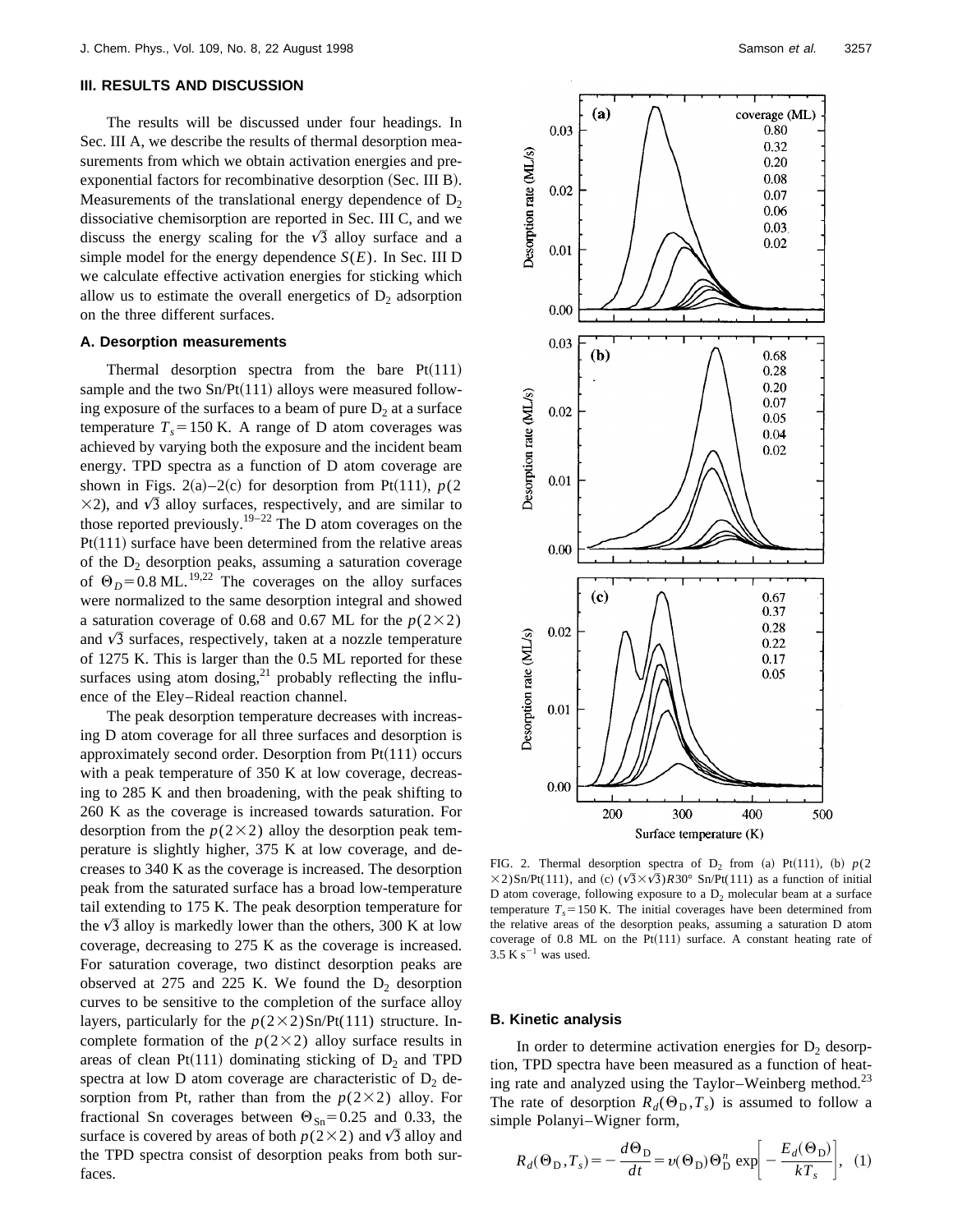TABLE I. Activation energies and desorption parameters for  $D_2$  on Sn/  $Pt(111)$  alloy surfaces.

|                                                       | Pt(111)            | $p(2\times 2)$ Sn/Pt(111) | $(\sqrt{3} \times \sqrt{3})R30^\circ$<br>Sn/Pt(111) |
|-------------------------------------------------------|--------------------|---------------------------|-----------------------------------------------------|
| $E_{d}$ (eV)                                          | $0.71 \pm 0.1$     | $0.67 \pm 0.1$            | $0.40 \pm 0.1$                                      |
| Preexponential<br>$\rm (cm^2 \, atom^{-1} \, s^{-1})$ | $4 \times 10^{-5}$ | $5 \times 10^{-6}$        | $1.3 \times 10^{-8}$                                |

where  $\Theta_{\text{D}}$  is the D atom coverage, *n* is the reaction order,  $v(\Theta_{\text{D}})$  is the preexponential factor and  $E_d(\Theta_{\text{D}})$  is the activation energy for desorption. The activation energy for desorption,  $E_d$ , comes directly from an Arrhenius plot of ln  $I(\Theta_{\text{D}}, T_s)$ , where *I* is the QMS signal, against  $1/T_s$  at a constant coverage  $\Theta_D$ , without having to make any assumptions about the kinetic order of desorption or the dependence of *Ed* on coverage. Desorption parameters were measured for low coverage, those for  $Pt(111)$  in particular being sensitive to  $\Theta_{\text{D}}$ , the activation barrier dropping rapidly with  $\Theta_{\text{D}}$  and giving rise to an asymmetric peak shape. Values of  $E_d$  for  $D_2$ desorption from Pt(111),  $p(2\times2)$ , and  $\sqrt{3}$  alloys are shown in Table I and similar results were obtained by Voss *et al.*<sup>21</sup>

Order plots of  $\ln I(\Theta_D, T_s)$  against  $\ln \Theta_D$  at constant  $T_s$ showed that desorption was approximately second order, as expected from the common high-temperature edge of the desorption traces at low coverage. The TPD measurements from  $Pt(111)$  could be simulated assuming a coveragedependent activation energy,  $E_d(\Theta_D) = (0.7 - 0.3\Theta_D)$  eV, a coverage independent preexponential factor,  $v=4$  $\times 10^{-5}$  cm<sup>2</sup> atom<sup>-1</sup> s<sup>-1</sup> and second-order desorption. For coverages below saturation, both the heating rate and coverage dependence of the TPD curves from the  $Sn/Pt(111)$  alloys can be modeled using the values of  $E_d$  determined from the low-coverage Taylor–Weinberg analysis, with secondorder desorption kinetics and coverage independent preexponential factors of  $5 \times 10^{-6}$  cm<sup>2</sup> atom<sup>-1</sup> s<sup>-1</sup> for the  $p(2\times2)$ alloy (Fig. 3) and  $1.3 \times 10^{-8}$  cm<sup>2</sup> atom<sup>-1</sup> s<sup>-1</sup> for the  $\sqrt{3}$  surface alloy (Fig. 4). Agreement is reasonably good but at high coverages the desorption curves from the  $p(2\times2)$  alloy show a slight asymmetry towards low temperatures, while the curves from the  $\sqrt{3}$  alloy have a weak high-temperature tail  $(Fig. 2)$ .

The activation barrier to desorption from the  $p(2\times2)$ alloy is almost unchanged by the presence of 0.25 ML of Sn in the top layer compared to  $Pt(111)$ . The alloy surface shows a slightly reduced preexponential factor for desorption, consistent with a more constrained site for desorption from the alloy surface. Formation of the  $\sqrt{3}$  alloy with 0.33 ML Sn results in an abrupt decrease in the activation barrier to  $D_2$  recombinative desorption and a further reduction in the preexponential factor compared to the Pt value. Since the preferred binding site for D is the threefold coordinated hollow site on Pt $(111),$ <sup>6,24</sup> the abrupt change in desorption barrier on forming the  $\sqrt{3}$ , but not the  $p(2\times2)$ , surface alloy seems to be associated with loss of the stable threefold Pt site for the  $\sqrt{3}$  alloy. This would be consistent with a reduced binding energy on the  $\sqrt{3}$  surface as these sites are replaced by  $Pt<sub>2</sub>Sn$  hollow sites. However, to establish the energetics of



FIG. 3. (a) Experimental and (b) simulated  $D_2$  TPD spectra from the  $p(2)$  $\times$ 2) alloy for different initial D atom coverages and a heating rate of  $3.5 K s^{-1}$ . The simulated curves were calculated using second-order desorption kinetics, with a constant activation energy,  $E_d$ =0.67 eV, obtained from a Taylor–Weinberg analysis, and a preexponential factor,  $v=5$  $\times 10^{-6}$  cm<sup>2</sup> atom<sup>-1</sup> s<sup>-1</sup>.

adsorption the activation barrier to dissociative chemisorption must be determined and compared to the barrier for desorption. The principle of detailed balance implies that the reduction in the preexponential factors for desorption from the  $p(2\times2)$  and  $\sqrt{3}$  alloy surfaces must be matched by a reduction in the absolute probability for dissociative chemisorption on these surfaces, in addition to any changes in the activation barrier to dissociation.

#### **C. Dissociative chemisorption**

#### **1. Sticking probability measurements on Pt(111) and <sup>p</sup>**"**2**3**2**… **Sn/Pt(111)**

Initial sticking probabilities,  $S_0$  in the limit of zero coverage, have been measured for a  $D_2$  beam incident normal to the clean Pt $(111)$  sample and the two Sn/Pt $(111)$  surface alloys at a temperature  $T_s = 150$  K. Measurements were made for pure  $D_2$  beams with nozzle temperatures in the range  $T_n$ =295–1900 K, corresponding to mean translational energies  $70\leq E\leq 450$  meV. Sticking probabilities on the  $\sqrt{3}$  alloy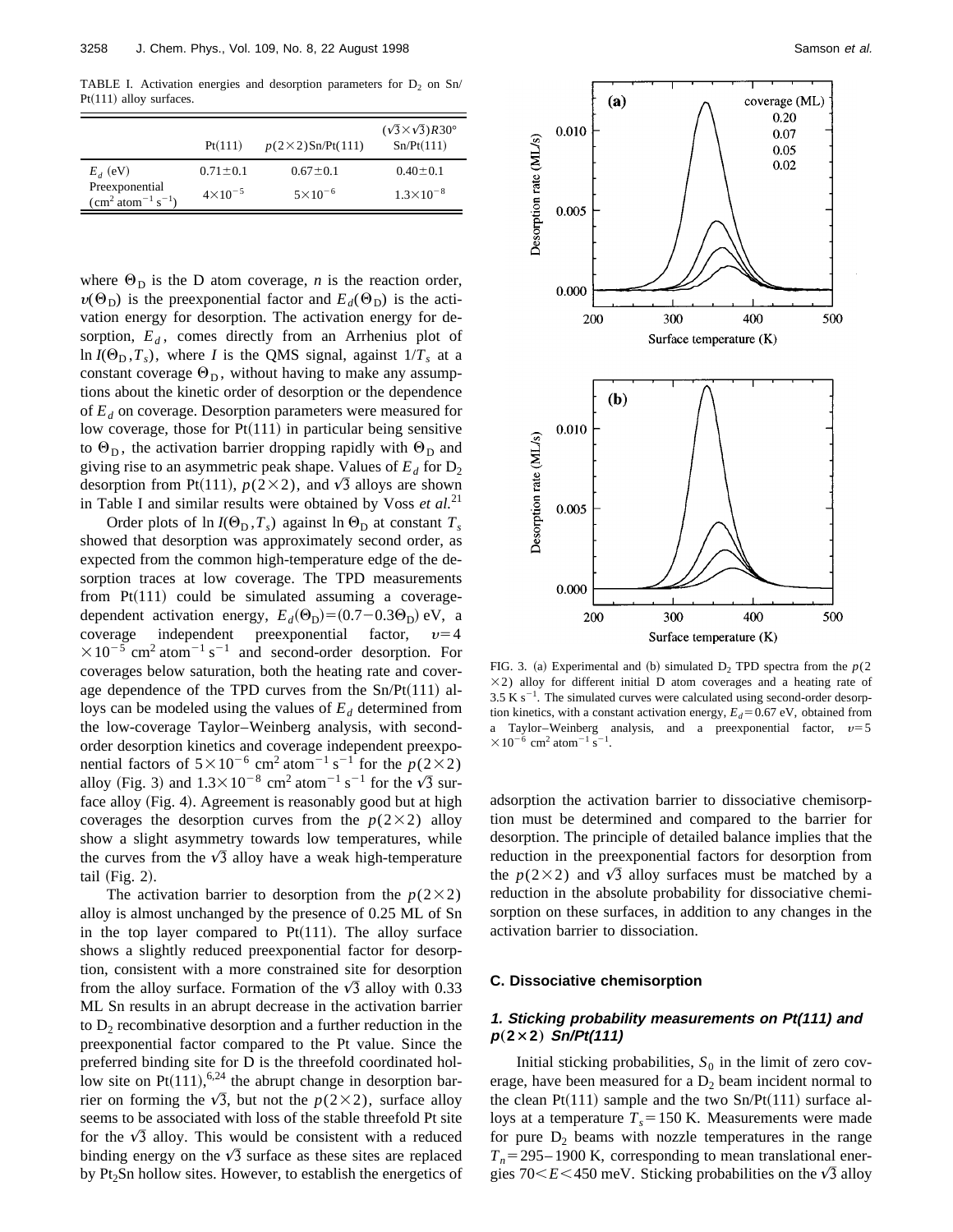

FIG. 4. (a) Experimental and (b) simulated  $D_2$  TPD spectra from the  $\sqrt{3}$ alloy for different heating rates and an initial D atom coverage of 0.21 ML. The simulated curves were calculated for second-order desorption kinetics, a constant activation energy,  $E_d$ =0.40 eV, and a preexponential factor, v  $= 1.3 \times 10^{-8}$  cm<sup>2</sup> atom<sup>-1</sup> s<sup>-1</sup>.

were also made for incident energies  $E > 500$  meV, by seeding  $D_2$  with  $H_2$  at nozzle temperatures  $1300 \le T_n \le 2050$  K, and as a function of incidence angle.

The dependence of sticking probability on the translational energy is shown for all three surfaces in Fig. 5. The  $S_0(E)$  dependence on Pt(111) reproduces closely the previous results of Luntz *et al.*, <sup>10</sup> with the sticking probability increasing steadily from  $S_0 = 0.12 - 0.68$ , as the translational energy is increased from 70 to 440 meV. The  $p(2\times2)$  alloy was difficult to prepare without small regions of either bare Pt(111) or  $\sqrt{3}$  alloy, which made the sticking probability sensitive to surface preparation. If the alloy layer is incomplete sticking is dominated by clean Pt islands, so measurements on this surface were always carried out with a faint  $(\sqrt{3})$  $\times\sqrt{3}$ ) $R30^\circ$  contribution to the LEED pattern. Just as for Pt(111), dissociation on the  $p(2\times2)$  alloy increases approximately linearly from zero energy up to  $\sim$ 250 meV but is a factor of  $\sim$ 30 lower than on bare Pt(111). Above  $\sim$ 250 meV the sticking probability on  $p(2\times2)$  Sn/Pt(111) increases more rapidly. The possibility that sticking was still dominated by small regions of bare  $Pt(111)$  was explored by changing the surface composition to show increasing



FIG. 5. (a) Initial sticking probability,  $S_0$ , for  $D_2$  dissociative chemisorption on Pt(111) ( $\blacksquare$ ),  $p(2\times2)$  ( $\bigcirc$ ), and  $\sqrt{3}$  surface alloy (solid line), as a function of translational energy, *E*, on a 150 K surface. (b) Same as (a) but showing the  $p(2\times2)$  ( $\circ$  and dotted line) and  $\sqrt{3}$  ( $\bullet$  and solid line) data in more detail. The points above 450 meV were obtained by seeding  $D_2$  in  $H_2$  while the solid line through the  $\sqrt{3}$  data is the result of a fit, described in Sec. III C 3, and the dotted line through the  $p(2\times2)$  data is a simple superposition of a linear and activated behavior, described in Sec. III E.

amounts of the  $\sqrt{3}$  structure. We believe, from  $D_2$  TPD measurements at low coverage, that the fraction of bare Pt is much less than the 4% required to interpret the residual sticking as bare Pt, however, our reported values may underestimate sticking for the  $p(2\times2)$  surface by up to 20% due to the presence of islands of the  $\sqrt{3}$  alloy. Dissociation on the  $\sqrt{3}$  alloy is more strongly inhibited than for the  $p(2\times2)$ structure, being more than three orders of magnitude lower than that on Pt $(111)$  at  $E=70$  meV. We describe the behavior of the  $\sqrt{3}$  alloy below, before returning to discuss the behavior of the  $p(2\times2)$  surface in the light of these results.

#### **2.** Dissociation on  $(\sqrt{3} \times \sqrt{3})R30^{\circ}$  Sn/Pt(111)

At translational energies above  $\sim$  280 meV the sticking probability for the  $\sqrt{3}$  alloy increases linearly with energy. This behavior looks similar to the linear  $S_0(E)$  dependence on  $Pt(111)$ , but shifted to a higher threshold and with a re-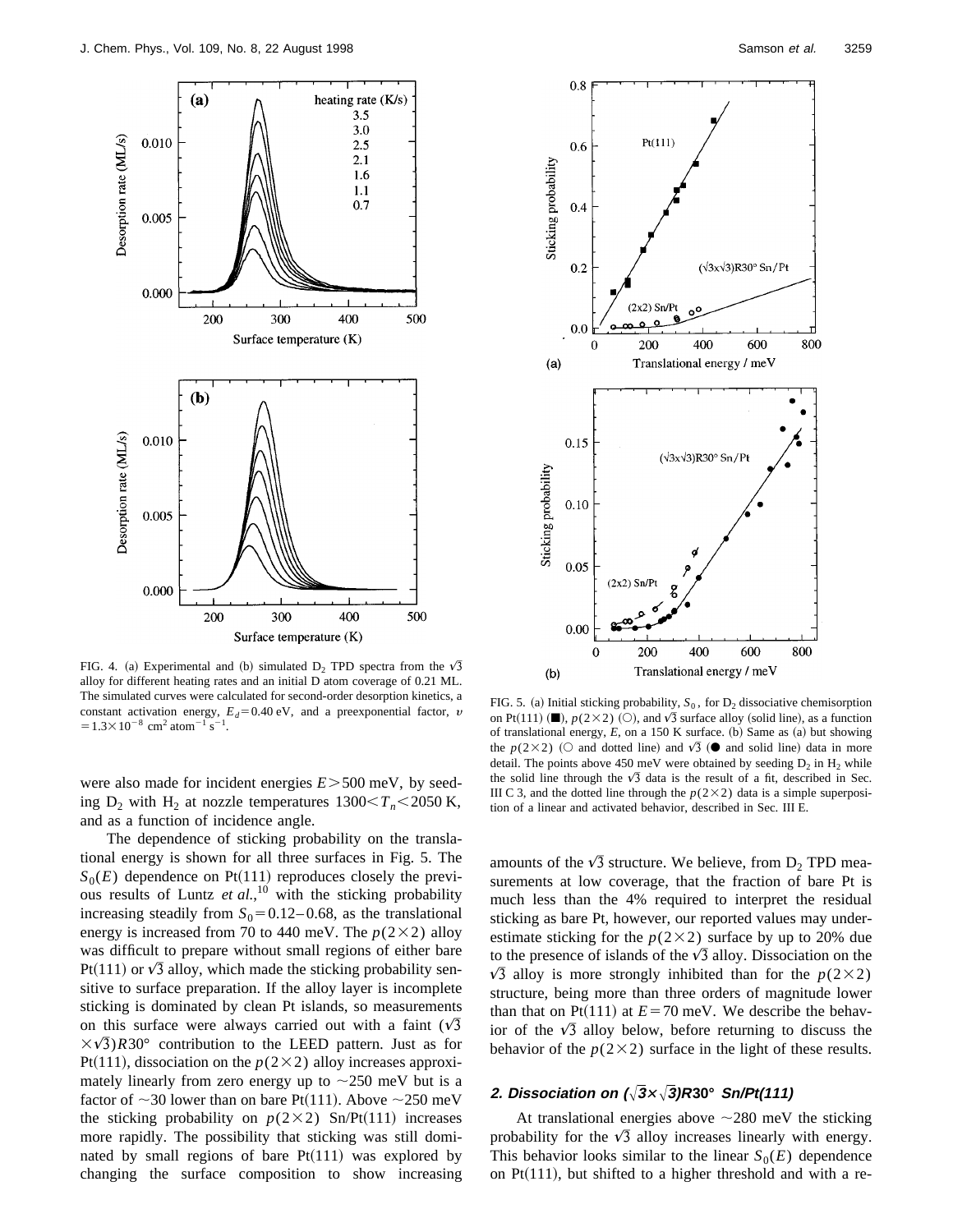

FIG. 6. Logarithmic plot showing the variation of the initial sticking probability,  $S_0$ , for D<sub>2</sub> dissociative chemisorption on  $p(2\times2)$  (O) and  $\sqrt{3}$  ( $\bullet$ ) alloys, at a surface temperature  $T<sub>s</sub>$  = 150 K, as a function of nozzle temperature,  $T_n$ , and incident translational energy, *E*. The relative populations  $P(v)$ of the first two vibrationally excited states ( $v=1,2$ ) of D<sub>2</sub> in the molecular beam are also plotted (dashed lines) as a function of nozzle temperature,  $T<sub>n</sub>$ .

duced slope. Because sticking only becomes efficient at high energy, the dissociation probability for  $D_2$  on the  $\sqrt{3}$  alloy is comparable to the population of  $D_2(v=1)$  in the molecular beam (Fig. 6). It is therefore possible that excited vibrational states  $D_2(v\geq 1)$  contribute substantially to sticking. However, dissociation cannot be due exclusively to excited vibrational states, since below 100 meV  $S_0(E)$  is greater than the population of  $D_2(v=1)$ . Similarly, the measurements made with the seeded molecular beam  $400 \le E \le 800$  (Fig. 7) correspond to nozzle temperatures  $1300 < T_n < 2050$  K and  $S_0$  is greater than the  $D_2(v=1)$  population in this temperature range.

If sticking is dominated by vibrationally excited states, changing the normal translational energy  $(E_{\perp} = E \cos^2 \theta_i)$  by varying the angle of incidence  $\theta_i$  or by changing the nozzle temperature will have different effects on  $S_0(E_+)$ , since changing the nozzle temperature also changes the population of excited molecules. Thus if  $S_0(E_+)$  is measured at a constant nozzle temperature by increasing  $\theta_i$ , the values obtained will be larger than obtained at the same normal energy by dropping the nozzle temperature, since the latter decreases the population of vibrationally excited molecules in the beam. This is the behavior observed on Cu,<sup>13,25</sup> Ag,<sup>14</sup> and the (2×1) Cu<sub>85</sub>Pd<sub>15</sub>(110)<sup>26</sup> surfaces, where vibrationally excited states dominate sticking and  $S_0(E_\perp)$  curves obtained for a constant nozzle temperature, by increasing  $\theta_i$ , drop slowly by comparison with the normal incidence curve. Sticking probabilities on the  $\sqrt{3}$  alloy were measured as a function of incidence angle at various fixed nozzle temperatures, in order to investigate the role of vibrational energy and the energy scaling relationship. Figure  $7(a)$  shows three series of angular measurements, taken at incident energies  $E=400$ , 305, and 205 meV, in which  $S_0$  is plotted against the normal component of the mean translational energy. At



FIG. 7. (a) Dissociative chemisorption probability,  $S_0$  of  $D_2$  on  $(\sqrt{3})$  $\langle \sqrt{3} \rangle R30^\circ$  Sn/Pt(111), at a surface temperature  $T_s = 150$  K, as a function of the translational energy,  $E$  and incidence angle,  $\theta_i$ . Sticking probabilities for  $E$  > 500 meV were obtained using a  $D_2$  molecular beam seeded with  $H_2$ , and nozzle temperatures in the range  $1300 \le T_n \le 2050$  K. The solid line through the normal incidence data  $(①)$  is the result of a fit described in the text. Three series of angular measurements  $(O)$  for  $E=400$ , 305, and 205 meV are shown. (b)  $S_0$  measured as a function of  $\theta_i$  for  $E=205$  meV is plotted against (*E* cos<sup>*n*</sup>  $\theta$ <sub>*i*</sub>) for *n*=2 (○) and *n*=4 (□) in order to determine the energy scaling at low *E*.

high energy, the angular measurements follow the curve of the normal incidence ( $\theta_i = 0^\circ$ ) data, indicating an approximately normal energy scaling. We could find no evidence, either from angular or from seeded beam measurements, that the internal state distribution of the beam played any significant role in determining  $S_0(E)$  under our beam conditions. Ground state  $D_2(v=0)$  dominates sticking across the entire energy range and contributions to  $S_0$  from higher vibrational states can be ignored. We conclude that vibrational excitation of  $D_2$  molecules does not promote sticking on  $(\sqrt{3})$  $\times \sqrt{3}$ )*R*30° Sn/Pt(111) efficiently, if at all.

Rather than having an enhanced sticking probability, the angular measurements at low energy  $(Fig. 7)$  fall significantly below the  $\theta_i = 0^\circ$  curve, implying that motion parallel to the surface suppresses dissociation. This is in complete contrast to what would be expected if excited states of  $D_2$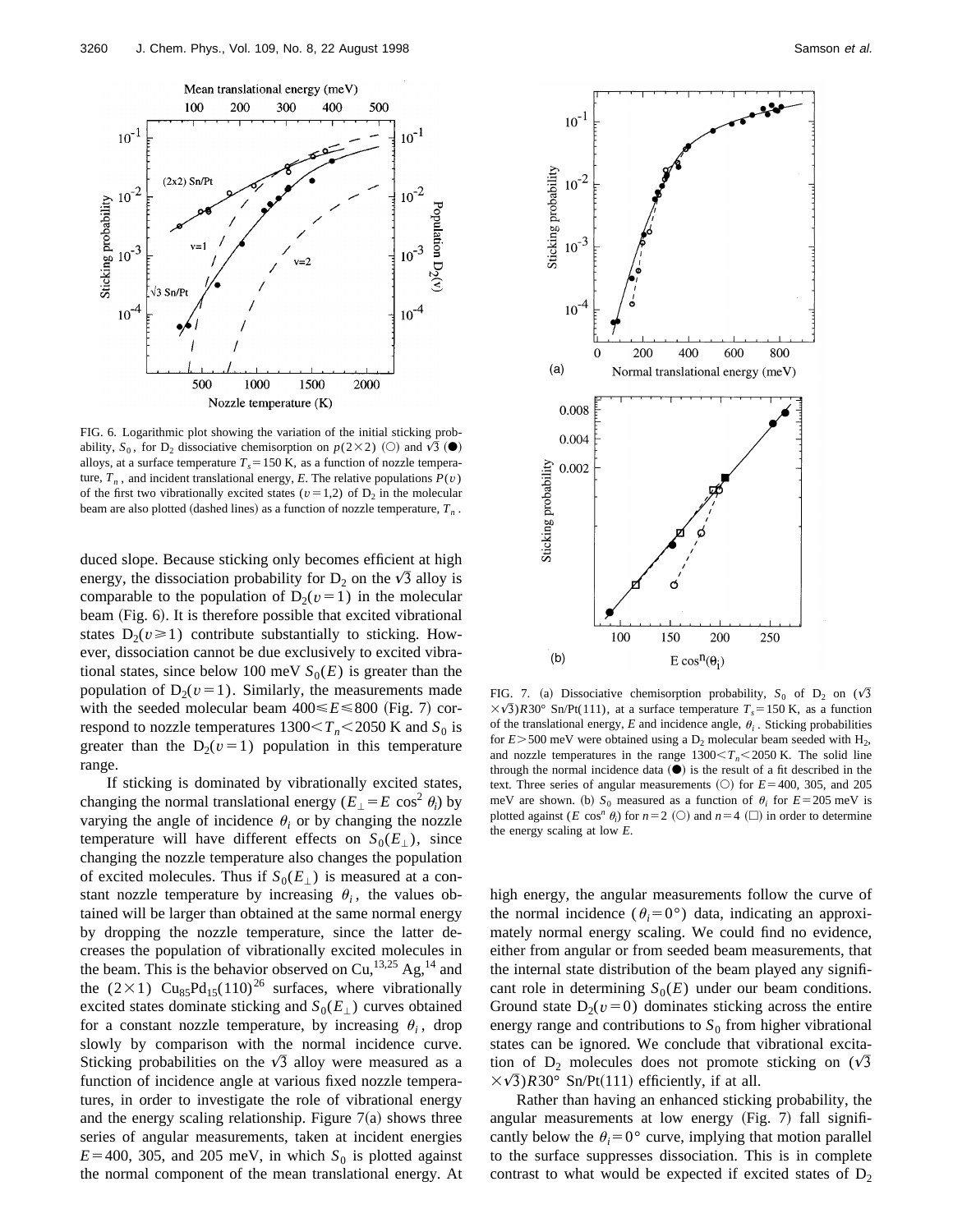were contributing to dissociation, in which case the  $S_0(E, \theta_i > 0)$  curve would lie above the  $S_0(E, \theta_i = 0)$  data. The inhibition is shown most clearly in the angular behavior at low energy, which is shown in detail for  $E = 205$  meV in Fig.  $7(b)$ . Fitting the angular data to an energy scaling parameter  $n(E)$  such that  $S_0(E, \theta_i) = S_0(E \cos^{n(E)} \theta_i, \theta_i = 0^\circ)$ gave  $n=4$  at 205 meV,  $n=2.6$  at 305 meV and a normal energy scaling  $(n \sim 2)$  at higher energies.

The deviation from normal energy scaling observed in the  $S_0(E, \theta_i)$  data at low *E* indicates that momentum parallel to the surface inhibits sticking when compared to molecules incident along the surface normal. Similar inhibition of dissociative chemisorption by parallel momentum has been observed before, most dramatically on  $Fe(110),^{11,12}$  while on  $Pt(111)$  sticking seemed to be enhanced at small angles but was inhibited as  $\theta_i$  increased.<sup>10</sup> Calculations for activated dissociation of  $H_2$  on metal surfaces<sup>27,28</sup> have shown that the barrier to dissociation can be expected to depend sensitively on the site, varying both in magnitude and height above the surface at different sites in the unit cell. At low energy, momentum parallel to the surface can inhibit dissociation either by preventing the molecule from spending sufficient time at a favorable surface site or by preventing the molecule steering into the correct dissociation geometry at that site. Scattering calculations<sup>29</sup> have shown that if the magnitude of the barrier across the surface unit cell is corrugated then the dissociation process is inhibited by motion parallel to the surface. On the other hand corrugation of the vertical location of the barrier above the surface, referred to as geometric corrugation, has the opposite effect and together the two different types of corrugation can give rise to complex energy scaling behavior.<sup>29,30</sup> At high incident energies, the steric requirements for dissociative chemisorption relax, with a greater proportion of the molecules dissociating, and a normal energy scaling is observed. The energy scaling for sticking of  $D_2$  on the  $\sqrt{3}$  alloy is consistent with a strong site dependence to the dissociation barrier and inhibition of dissociation by motion parallel to the surface. This site dependence is exactly what one might expect if Sn locally inhibits dissociation and only particular Pt sites are active. The energy scaling on the  $\sqrt{3}$  alloy is quite different to that for H<sub>2</sub> dissociation on  $Cu(111)$ , which changes from a normal energy scaling at high energy  $(n=2)$  towards a total energy scaling  $(n \rightarrow 0)$  at low energy,<sup>31</sup> consistent with a vertically corrugated potential.<sup>29,30</sup>

## **3.** Models for  $S(E)$  on  $(\sqrt{3} \times \sqrt{3})R30^{\circ}$  Sn/Pt(111)

Despite having a large activation barrier, the  $S_0(E)$  dependence on the  $\sqrt{3}$  alloy displays a different form to that for dissociation on the noble metals. On  $Cu^{13,25}$  and  $Ag^{14,32}$  dissociation is dominated by large activation barriers and the functional form of  $S_0(E)$  can be modeled using "S"-shaped sticking functions based on tanh or error function forms,

$$
S_0(E) = \frac{A}{2} \left[ 1 + \text{erf}\left(\frac{E - E_0}{w}\right) \right],\tag{2}
$$

where  $E_0$  is the sticking "threshold," *w* determines how sharply sticking increases, and *A* is the limiting high-energy sticking probability. However, this function does not give

satisfactory fits to the data from the  $\sqrt{3}$  alloy, which shows an exponential increase in *S*(*E*) followed by a linear increase in  $S(E)$  at higher energy, and cannot be described by any single values of  $E_0$  and *w*. Despite the large barrier  $D_2$  dissociation on the  $\sqrt{3}$  alloy shows no evidence for vibrational enhancement, in contrast to other activated dissociative chemisorption systems such as  $H_2/D_2$  on Cu,<sup>13,25</sup> Cu<sub>85</sub>Pd<sub>15</sub>(110)(2)  $\times$ 1),<sup>26</sup> NiAl(110),<sup>16</sup> and Ag(111),<sup>14</sup> as well as dissociation of  $CH_4$  (Ref. 33) and N<sub>2</sub> (Ref. 34) on metal surfaces.

Above a threshold of  $\sim$ 280 meV the functional form  $S_0(E)$  resembles that observed for Pt(111) but with a reduced gradient. We interpret the linear increase in  $S_0(E)$  at high energy as due to a distribution of different activation barriers within the unit cell for molecules with different initial orientations, the range of dissociation sites opening up as the incident energy is increased. Fitting the high-energy part of the curve to a straight line gives a sticking threshold of  $\sim$ 280 meV. On Ag(111) (Ref. 35) and Cu(111) (Refs. 31 and 36) the width,  $w$ , of the sticking functions is determined by the surface temperature, thermal motion of the surface broadening the distribution of barriers sampled by the incoming molecules. If we assume that the same mechanism applies on this surface then the exponential increase in  $S(E)$ at low energy will be determined by thermal broadening of the barrier distribution. Sticking on the  $\sqrt{3}$  alloy can be modeled by assuming a linear distribution of barriers *P*(*V*), of height *V*, for energies greater than some threshold  $a_1$ , such that

$$
P(V) = \begin{cases} 0, & V < a_1 \\ a_3, & V > a_1 \end{cases}
$$
 (3)

where the sticking function for each of these ''sites'' is broadened to low energy by the finite temperature of the sample.<sup>35</sup> If we take the broadening of the sticking function as defined by a single width parameter  $a_2$ , such that at a translational energy *E* the sticking probability for a given barrier height *V* is given by,

$$
S(E,V) = \begin{cases} 1, & E > V \\ \left[ \exp\{ (E-V)/a_2 \} \right], & E < V, \end{cases} \tag{4}
$$

for example, then we have a simple three parameter model for  $S_0(E)$ ,

$$
S_0(E) = \int_{a_1}^{\infty} P(V)S(E,V)dV,
$$
\n(5)

where  $a_1$  is the threshold,  $a_2$  specifies the width of the thermal broadening, and  $a_3$  is the rate at which the dissociation sites open up. Unlike simple error or tanh functions  $[Eq. (2)],$ this form gave an accurate fit to the sticking data across the entire energy range. Values of the parameters were obtained from a fit to the experimental  $S_0(E)$  data, shown as the solid line through the data in Figs.  $5-7$ , with parameters  $a_1$ = 289 meV,  $a_2$  = 40.6 meV, and  $a_3$  = 2.8 × 10<sup>-4</sup> meV<sup>-1</sup>.

#### **D. Energetics of D<sub>2</sub> adsorption**

It is possible to provide estimates of the binding energy for D on the Sn/Pt alloy surfaces by comparing the activation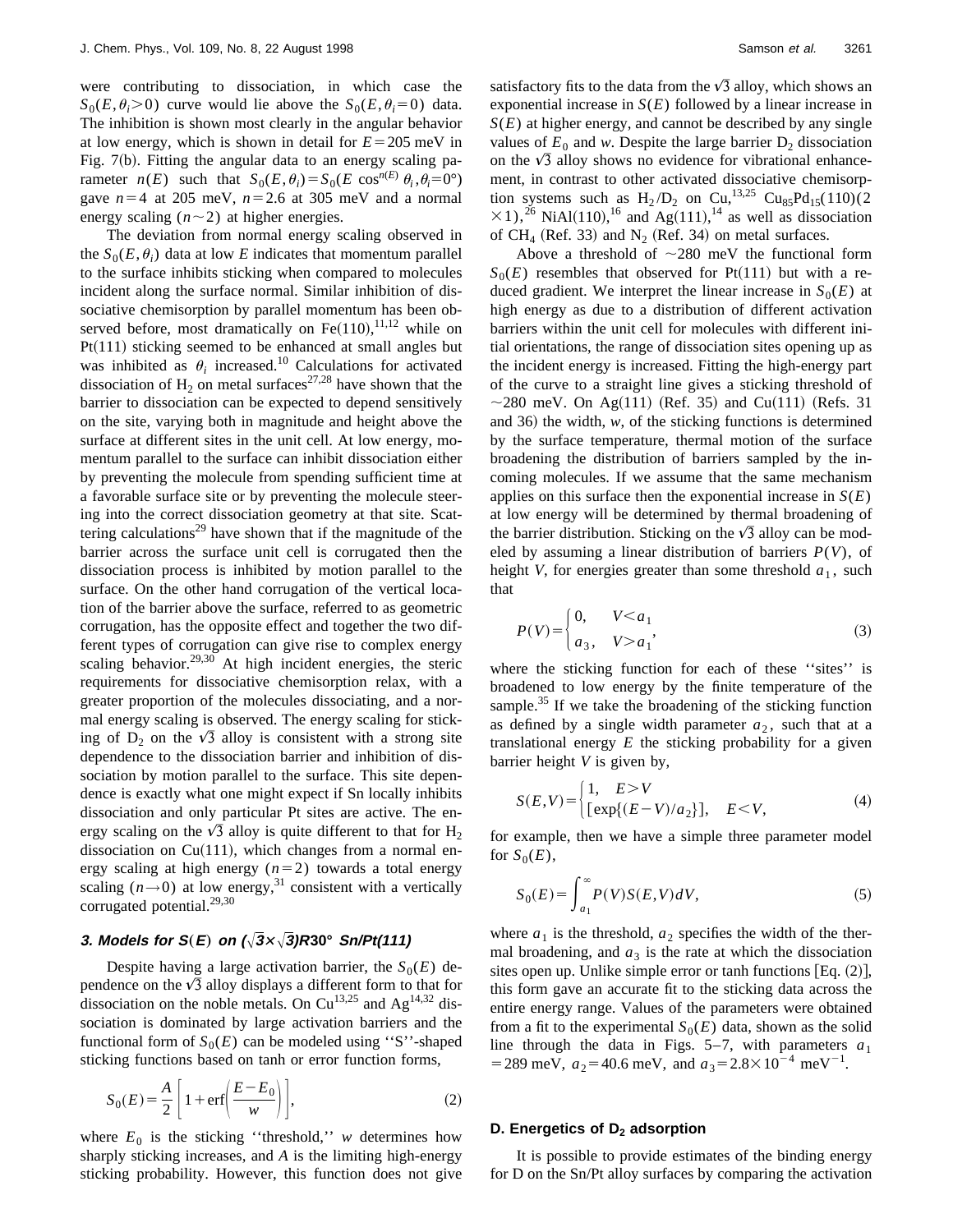

FIG. 8. (a) Calculated sticking probability for a Maxwellian gas with a translational temperature,  $T$ , on 150 K Sn/Pt $(111)$  surfaces. (b) Arrhenius activation energies for dissociative chemisorption of  $D<sub>2</sub>$  as a function of the translational temperature of the gas.

barriers for recombinative desorption  $(E_d)$  and dissociative chemisorption  $(E_a)$  of  $D_2$ . To do this this we need to calculate the Arrhenius activation energy for  $D_2$  dissociative chemisorption from the sticking data, at the temperature where desorption occurs. The thermal sticking probability,  $S(T_g)$  for a gas at a temperature  $T_g$  on the 150 K surface, can be calculated by integrating the sticking probabilities over an isotropic Maxwellian energy distribution.<sup>37</sup> This procedure assumes that sticking is dominated by translational activation of the gas and that  $S(E)$  is roughly independent of the surface temperature. For Pt(111) and the  $p(2\times2)$  alloy a linear fit to  $S(E)$  and a normal energy scaling were used for  $S(E, \theta_i)$ . The sticking functions  $S(T)$  and the resulting Arrhenius activation energies for  $D_2$  dissociation are shown in Fig. 8. At 300 K the Arrhenius activation energies for Pt(111) and  $p(2\times2)$  Sn/Pt(111) are low, reflecting the linear increase in  $S(E)$  at low energies. The activation energy for the  $p(2\times2)$  alloy rises at higher gas temperatures as sticking starts to occur via a more activated channel  $[Fig. 5(b)]$  at  $E$  $>$  250 meV. Combining the activation energies for D<sub>2</sub> dissociation and desorption  $(Table I)$  gives estimates of  $(0.68)$  $\pm$  0.1) and (0.64 $\pm$ 0.1) eV for the energy release during dissociative chemisorption on the Pt(111) and  $p(2\times2)$  alloy surfaces, in good agreement with a value of 0.69 eV for the low coverage isosteric heat of adsorption on Pt $(111).^{22}$  This gives a D binding energy of  $(251\pm5)$  and  $(249)$  $\pm$  5) kJ mol<sup>-1</sup> on Pt(111) and  $p(2\times2)$  alloy surfaces, respectively.

For the  $\sqrt{3}$  alloy the sticking function described above was used to give the  $S(E)$  dependence while the angular dependence was mimicked by assuming that the energy scaling parameter increased at low energy, in line with the results presented in Sec. III C. Different assumptions about the variation  $n(E)$  at low energy give increasing uncertainty to the calculated *S*( $T_g$ ) at  $T_g$ <750 K, at which energies the sticking data is becoming sparse. The data has been truncated below 750 K where the calculated  $S(T_g)$  begins to rely on extrapolation of the  $S(E)$  data. The calculated activation energy for  $D_2$  dissociation on the  $\sqrt{3}$  alloy is much larger than for Pt(111) or the  $p(2\times2)$  alloy, and varies somewhat with temperature, being similar to the threshold of  $\sim 0.28 \text{ eV}$ where sticking becomes facile. For  $H_2$  dissociation on  $Cu(111)$  we have recently shown that thermal motion of the metal surface becomes increasingly important in activating dissociation as the translational energy drops below the threshold for efficient sticking. $31$  The effect of surface thermal motion is ignored in this calculation, since we cannot measure sticking data over a wide range of  $T<sub>s</sub>$ , and so we expect the calculated values of  $E_a$  to become increasingly unreliable as the gas temperature decreases and sticking becomes small. In view of this we use the sticking threshold  $(a_1)$  to give an estimate of  $E_a = (0.28 \pm 0.1)$  eV,<sup>38</sup> yielding a heat of adsorption of  $(0.12 \pm 0.2)$  eV and a binding energy of (224 $\pm$ 10) kJ mol<sup>-1</sup> for D on the  $\sqrt{3}$  alloy.

The change in the D binding energy correlates well with the presence of stable threefold hollow Pt sites on the surface, the binding energy being almost identical for  $Pt(111)$ and  $p(2\times2)$ Sn/Pt(111) at low coverages. The implication is that the presence of Sn atoms adjacent to the  $Pt_3$  units on the  $p(2\times2)$  surface has minimal effect on the electronic structure of the D binding site. In contrast on the  $\sqrt{3}$  alloy these Pt<sub>3</sub> sites are lost, all the hollow sites being Pt<sub>2</sub>Sn units (Fig. 1), and the heat of adsorption drops by about 0.5 eV with dissociation becoming almost thermoneutral. Since little structural data is available for D on the  $Sn/Pt(111)$  surface alloys, it is not certain whether the binding site remains the hollow site or whether Sn forces the D atoms into Pt bridge or atop sites. A high-resolution core level photoelectron study of this surface $39$  showed that while the Sn sites were unaffected by H adsorption, the Pt showed a new surface component and it was suggested that H is adsorbed on the Pt, possibly in an atop site.

#### **E. Discussion**

Two mechanisms can be proposed by which the surface chemistry can be altered by alloying with another metal. The first is a geometric mechanism, in which the second component simply acts by blocking sites, thereby reducing the number of reactive sites at the surface and reducing the prefactors for reaction. The second is an electronic mechanism, whereby substitution of the second metal modifies the electronic structure of the dissociation sites and the stability of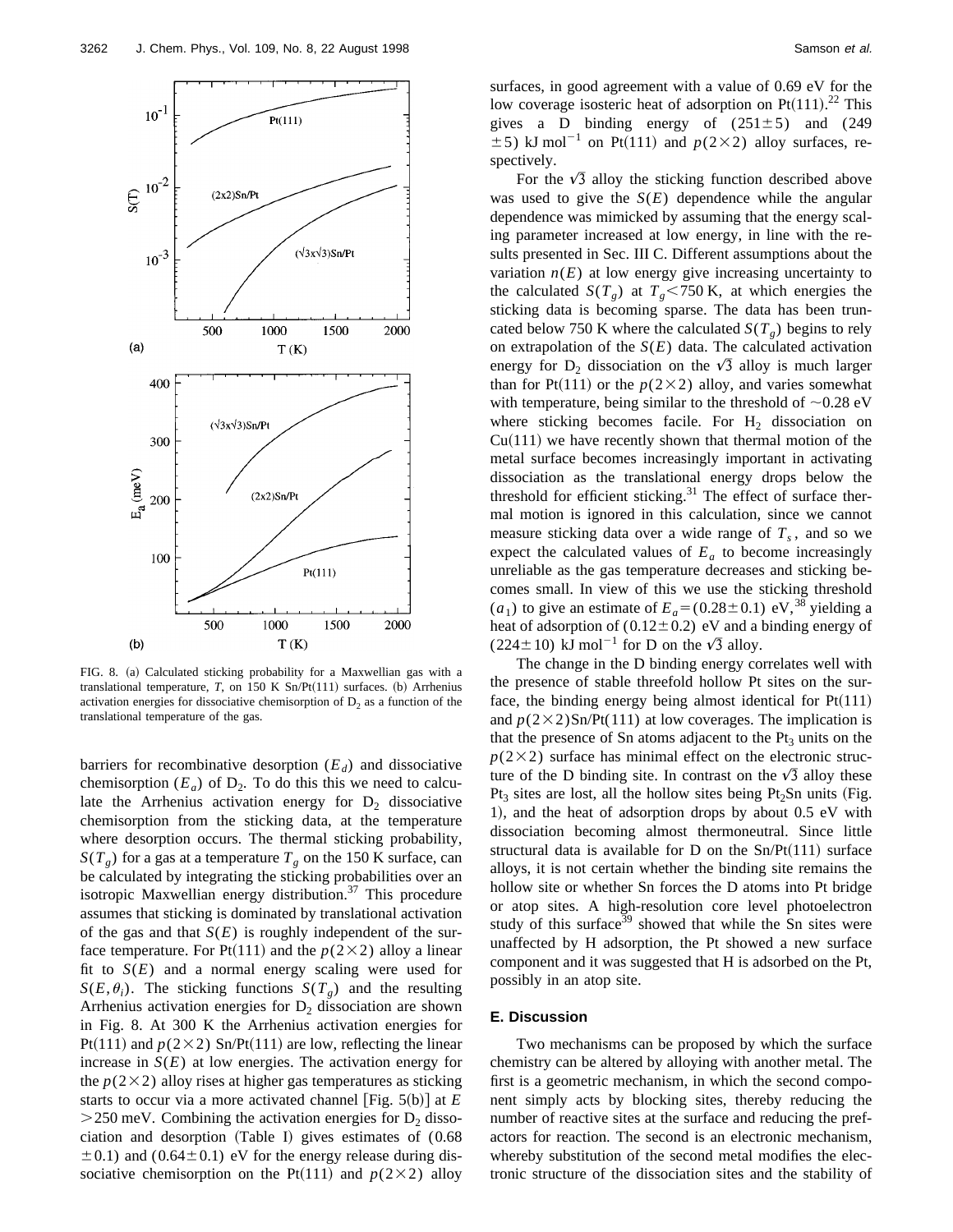the adsorbate. $6,7$  Changes to the electronic structure of the surface will generally modify both the activation barriers and the steric constraints on the dissociation geometries. In general these two mechanisms will occur together and a clear distinction between the two is impossible, however, it is often conceptually useful to assume this separation is valid and that one effect or the other dominates.

Although dissociation is activated on both  $Pt(111)$  and  $p(2\times2)$  alloy surfaces, the sticking probability increases steadily with translational energy, indicating that some sites and geometries have no barrier to dissociation. The abrupt change in the D binding energy as the surface composition reaches  $Pt<sub>2</sub>Sn$  is mirrored by an increase in the dissociation threshold to  $\sim$ 280 meV on the  $\sqrt{3}$  alloy. Once above threshold the dissociation probability increases steadily with energy for all three surfaces, as different sites and molecular geometries become important. This is not well represented by a simple ''S''-shaped sticking function but requires an energy threshold and separate widths to be specified for the region above threshold, where sticking is efficient, as well as below it where  $S(E)$  dies exponentially. The behavior of the  $p(2\times2)$  Sn/Pt(111) surface alloy appears to be a composite of the Pt(111) and  $\sqrt{3}$  alloy behavior, with weakly activated dissociation occurring at low energies followed by an abrupt increase in sticking at around the same energy threshold as for the  $\sqrt{3}$  alloy. The dotted curve through the  $p(2\times2)$  sticking data of Fig.  $5(b)$  shows the result of superimposing a linear increase in  $S(E)$ , but with a probability reduced by a factor of  $\sim$ 30 compared to the Pt(111) surface, with the activated behavior of the  $\sqrt{3}$  alloy. The inhibition of H<sub>2</sub>/D<sub>2</sub> dissociation on the Sn/Pt(111) alloy surfaces<sup>17,20</sup> is therefore attributed to an enhanced steric requirement for dissociation on the  $p(2\times2)$  alloy at low energy and a second dissociation channel, which opens on both alloy surfaces at higher energies, with an energy threshold of  $\sim$ 280 meV and a severe steric constraint.

Calculations of the barrier for activated dissociation on Cu have shown a strong correlation between the site for activated dissociation and the most stable binding site for the atomic products.<sup>27,28,40,41</sup> Dissociation on Cu(111) has a minimum activation barrier for  $H_2$  lying parallel to the surface in the bridge geometry and dissociating into the hollow sites.<sup>27</sup> By contrast, on Cu(100) the minimum barrier geometry has one atom displaced towards the fourfold hollow site with the other tilted up towards the bridge site, which also has a reasonably favorable binding energy,<sup>41</sup> but requires a larger bond extension to reach the transition state.<sup>42,43</sup> Other low-energy dissociation paths on the  $Cu(111)$  surface include the atop to hollow site, whereas dissociation of D atoms into the unfavorable atop sties has a much larger barrier. Dissociation with the  $D_2$  axis parallel to the surface, at an atop site, shows no activation barrier on Pt $(111)$ , consistent with the absence of an energy threshold in experiments.<sup>6</sup> The effect of alloying on the energetics of dissociation has been investigated in several LDA studies. Hammer and Nørskov investigated the barrier for dissociation on an ordered  $Cu<sub>3</sub>Pt$  alloy, consisting of isolated, reactive Pt atoms surrounded by Cu.<sup>6</sup> The barrier to dissociation on the Cu sites increased while that on the Pt sites remained nonactivated, although the final adsorption sites were destabilized.

The reduction in stability of D atoms on the  $\sqrt{3}$  alloy, and the abrupt increase in activation barrier to dissociation, occurs as the  $Pt_3$  hollow sites are lost. This change in binding energy is consistent with a change in adsorption site from the stable Pt<sub>3</sub> hollow site on Pt(111) and  $p(2\times2)$  surfaces, to a Pt bridge or atop site on the  $\sqrt{3}$  alloy.<sup>39</sup> The presence of a weakly activated path on the  $p(2\times2)$  alloy indicates that favored dissociation geometries remain, although with a greatly reduced probability due to the constraints imposed on the dissociation site. Although the bridge to threefold hollow Pt<sub>3</sub> site is lost on the  $p(2\times2)$  surface, one of the D atoms dissociating into a  $Pt_2Sn$  site, the atop Pt to threefold hollow  $Pt<sub>3</sub>$  site is still available. This geometry appears to have no barrier in calculations on Pt $(111)$  (Ref. 6) while on Cu this geometry has a similar barrier to the bridge to hollow dissociation path. $27$  In agreement with this picture we find the steric requirements for dissociation on  $p(2\times2)$  Sn/Pt(111) are increased, as evidenced by a reduced preexponential factor for recombinative desorption and a reduction in the sticking probability for dissociation at low-energy compared to  $Pt(111)$ . Nevertheless, some nonactivated dissociation geometries remain, despite any modification of the electronic structure by neighboring Sn atoms. For dissociation on the  $\sqrt{3}$  alloy the presence of three neighboring Sn atoms for each Pt atom has shifted the threshold up to  $\sim 0.28$  eV. The threefold  $Pt_3$  sites are lost and dissociation presumably occurs either into the less stable atop Pt sites $39$  or, via a lower symmetry path, into  $Pt_2$  bridge sites. Deuterium adsorption is  $\sim$ 0.5 eV less favorable than on Pt(111) or the *p*(2×2) alloy surface, dissociation being only slightly exothermic, just as on Cu. The blocking behavior of the Sn atoms results in a strong steric requirement on the dissociation site for the  $\sqrt{3}$ alloy, dissociation being confined to geometries which result in favorable D binding sites. Unlike Cu, the absence of vibrational enhancement indicates that the barrier remains in the entrance channel before the  $D_2$  bond stretches significantly. Dissociation at higher energies on the  $p(2\times2)$  alloy shows a similar threshold behavior around 280 meV, suggesting that dissociation sites associated with the  $Pt<sub>2</sub>Sn$  units of the  $\sqrt{3}$  alloy surface are also becoming available on the  $p(2\times2)$  surface at a similar energy.

#### **F. Conclusions**

The adsorption–desorption dynamics of  $D_2$  on Sn/  $Pt(111)$  surface alloys show a strong dependence on the local surface structure which we have investigated by comparing the energetic and steric requirements for both processes. Initially, for  $\Theta_{\text{Sn}}=0.25$  ML on the  $p(2\times2)$  alloy, the transition state becomes more constrained and this is reflected in the decreased prefactor for recombinative desorption and the reduced slope of  $S(E)$ . As the Sn coverage is increased to  $1/3$ ML on the  $\sqrt{3}$  alloy, the Pt<sub>3</sub> hollow sites are lost and the D binding energy falls to  $224 \text{ kJ} \text{ mol}^{-1}$ , compared to 250 kJ mol<sup>-1</sup> on the Pt(111) and  $p(2\times2)$  alloy surfaces. Dissociation on the  $\sqrt{3}$  alloy is activated with a sticking threshold of  $\sim$ 280 meV. At the same time the steric requirements on the dissociation site become even more severe, as